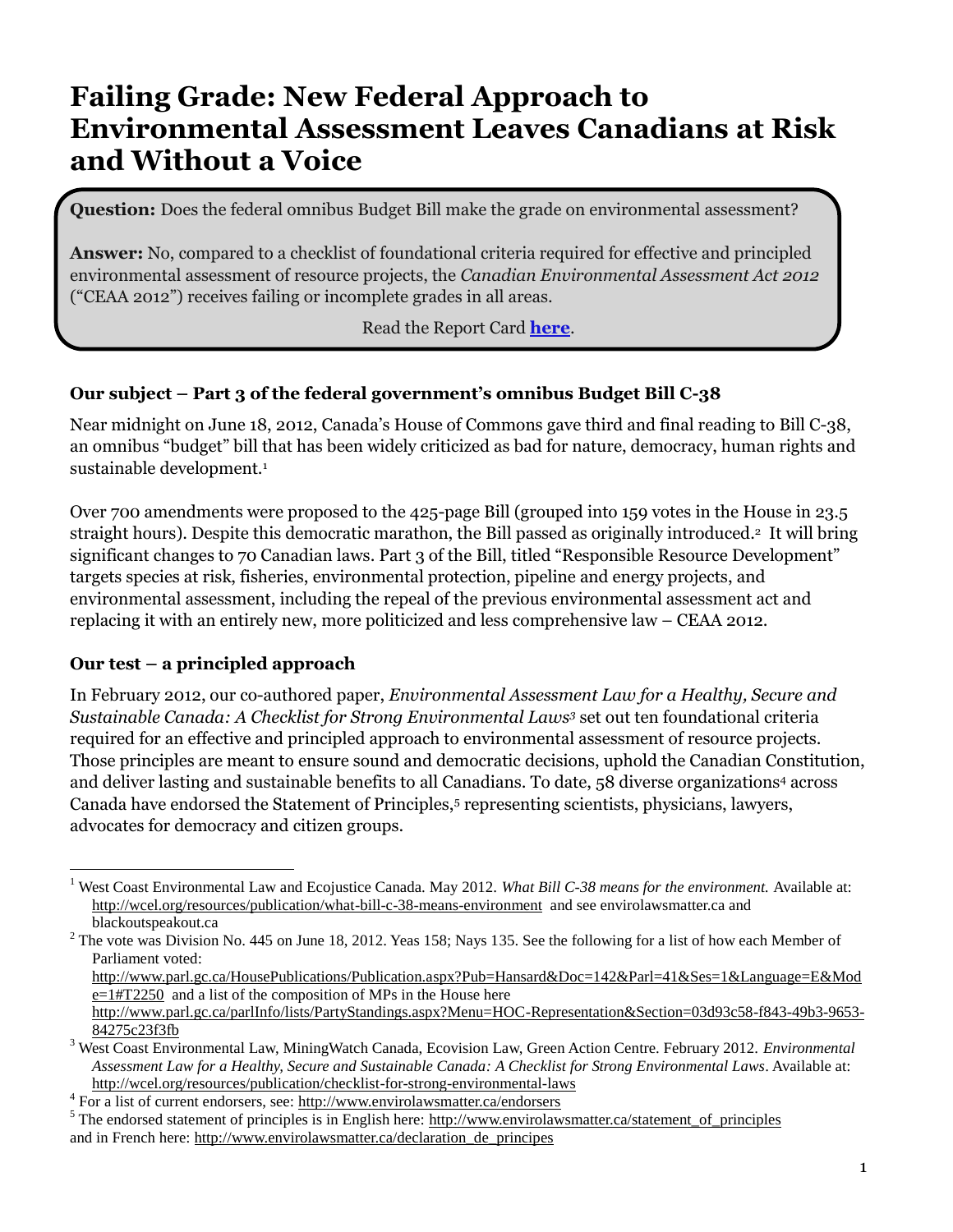# **Our grade – failing and incomplete**

Now that Bill C-38 has been through the "parliamentary test" in the House of Commons, we have evaluated the changes to environmental assessment law and related environmental regulation in Part 3 against our *Checklist for Strong Environmental Laws* and asked: Does the federal omnibus Budget Bill make the grade on environmental assessment?

We give CEAA 2012, and related sections of Part 3 of the Bill, a failing grade on almost all accounts.

Where the new law does not get a failing grade we give it an incomplete – which is perhaps even more troubling, as there are still many unknowns and critical gaps as to how CEAA 2012 will be implemented. As enacted, and without supporting regulations and schedules, we have no way of knowing which projects or parts thereof will be assessed – we only know that the number of assessments will be dramatically reduced and there is increased opportunity for exceptions and exemptions in the new CEAA 2012 – leaving the health, safety and security of Canadians, our environment and our economy at risk.

# **The following is a breakdown of the ten principles for strong environmental laws and how CEAA 2012 measures up – or fails to:**

# **1. Adopt sustainability as the core objective of environmental assessment (EA)**

*Why is this important?* EA laws should be directed, at the core, to achieving specific and measurable sustainability goals and leaving a positive environmental and socio-economic legacy.

# *Does the Budget Bill<sup>6</sup> measure up?*

 $\overline{a}$ 

- Within the Budget Bill, CEAA 2012 narrows dramatically the "environmental effects" that must be assessed, including eliminating assessment of how environmental changes may impact on non-Aboriginal human health and socio-economic conditions in most circumstances. CEAA 2012 also empowers Cabinet to change what components of the environment receive protection under CEAA 2012 and decide if they are relevant for particular projects at any time.
- The anticipated elimination of environmental assessments for many projects by CEAA 2012 compounds the impacts of amendments weakening fish habitat protection found elsewhere in the Budget Bill.<sup>7</sup>
- Assessments are no longer required to consider "the capacity of renewable resources that are likely to be significantly affected by the project to meet the needs of the present and those of the future" (i.e., sustainable development), although sustainable development is still mentioned in listed purposes of the CEAA 2012.
- There is an overall theme of prioritizing expedited short term resource development over the need to understand and work within the limits of ecosystems while respecting local communities, human health and long term economic sustainability.

<sup>6</sup> In particular, we are referring to Part 3 of Budget Bill C-38 (*An Act to implement certain provisions of the budget tabled in Parliament on March 29, 2012 and other measures*)*.* Full text available at: <http://www.parl.gc.ca/LegisInfo/BillDetails.aspx?Language=E&Mode=1&billId=5514128>

<sup>7</sup> West Coast Environmental Law. June 2012. *Bill C-38 and Offloading Fisheries onto the Provinces*. Available at: <http://wcel.org/resources/publication/bill-c-38-and-offloading-fisheries-provinces>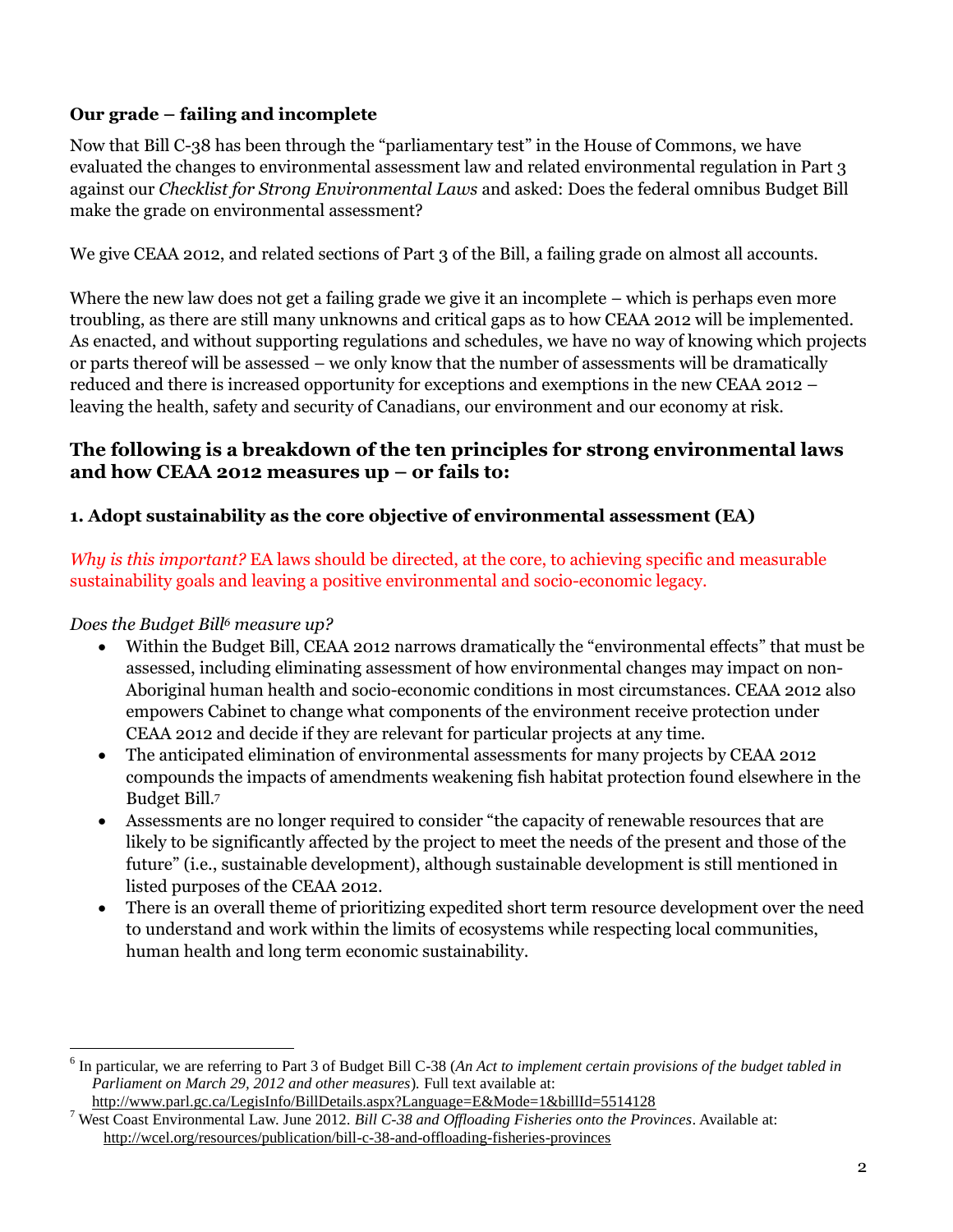## **2. Strengthen public participation**

*Why is this important?* An effective and inclusive EA process should have early and ongoing ways to meaningfully engage the public in assessments of proposed projects or policies, including demonstrated participation opportunities from the initial identification of the proposal through to monitoring. Meaningful engagement with the public also requires that funding is provided through an independent body for multi-faceted assistance to participants and on an early and ongoing basis.

## *Does the Budget Bill measure up?*

- CEAA 2012 excludes concerned groups and citizens from the environmental assessment process for pipelines<sup>8</sup> and review panel hearings for other projectsunless they meet a narrow definition of 'interested party.'<sup>9</sup>
- New, strict timelines for all kinds of EAs will mean that there will necessarily be less time for the public to understand and engage in the process, and to provide comment at the various stages of the assessment.
- A significantly reduced number of projects undergoing EA at all means the public will have less say in various types of resource or infrastructure projects that may have local significance.

## **3. Meaningfully involve Aboriginal governments as decision makers**

*Why is this important?* An EA process should uphold Aboriginal and Treaty rights, including Aboriginal Title, with First Nations having a meaningful government-to-government role in decision making on resource development in their territories and in all aspects of environmental planning and assessment. Decisions should reflect the international legal standard of free, prior and informed consent.

#### *Does the Budget Bill measure up?*

- $\bullet$  The Budget Bill does not include any substantive changes<sup>10</sup> to address long-standing concerns First Nations peoples have had with EA.<sup>11</sup>
- The Budget Bill limits the ability of the Crown to deal honourably with Aboriginal and Treaty rights by imposing rigid timelines that may not be adequate to permit meaningful consultation and accommodation as required by the Constitution. Timelines contained in CEAA 2012 do not acknowledge the complexity of some projects and the seriousness of their potential impactson Aboriginal and Treaty Rights. The new CEAA 2012 also eliminates environmental assessments for many projects that *may* impact on Aboriginal and Treaty rights.
- First Nations have publicly stated that changes in Part 3 of the Bill will open the Crown to future risk due to its failure to consult on the potential impacts of the Bill on Aboriginal and Treaty rights. 12

<sup>9</sup> West Coast Environmental Law. *Who is silenced under Canada's new environmental assessment act?* Available at: [http://wcel.org/resources/environmental-law-alert/who-silenced-under-canada%E2%80%99s-new-environmental](http://wcel.org/resources/environmental-law-alert/who-silenced-under-canada’s-new-environmental-assessment-act)[assessment-act](http://wcel.org/resources/environmental-law-alert/who-silenced-under-canada’s-new-environmental-assessment-act)

 $\overline{a}$ 

<sup>8</sup> West Coast Environmental Law. June 2012. *Bill C-38, Kinder Morgan, Enbridge Northern Gateway Pipeline, Pipeline, Tankers*. Available at: [http://wcel.org/resources/publication/bill-c38-pipelines-how-budget-implementation-act-will-affect](http://wcel.org/resources/publication/bill-c38-pipelines-how-budget-implementation-act-will-affect-enbridge-tankers-)[enbridge-tankers-](http://wcel.org/resources/publication/bill-c38-pipelines-how-budget-implementation-act-will-affect-enbridge-tankers-)

<sup>&</sup>lt;sup>10</sup> There is an increase in funding for Aboriginal consultation, but our understanding is that this is to stay within the government, not be distributed to enable capacity of Aboriginal governments or communities to effectively engage in the EA process.

 $11$  See e.g., Assembly of First Nations, Submission to the House of Commons Standing Committee on the Environment and Sustainable Development Canadian Environmental Assessment Act Seven-year Review (2011). Available at: [http://www.afn.ca/uploads/files/parliamentary/ceaa.pdf.](http://www.afn.ca/uploads/files/parliamentary/ceaa.pdf)

<sup>&</sup>lt;sup>12</sup> See, for example: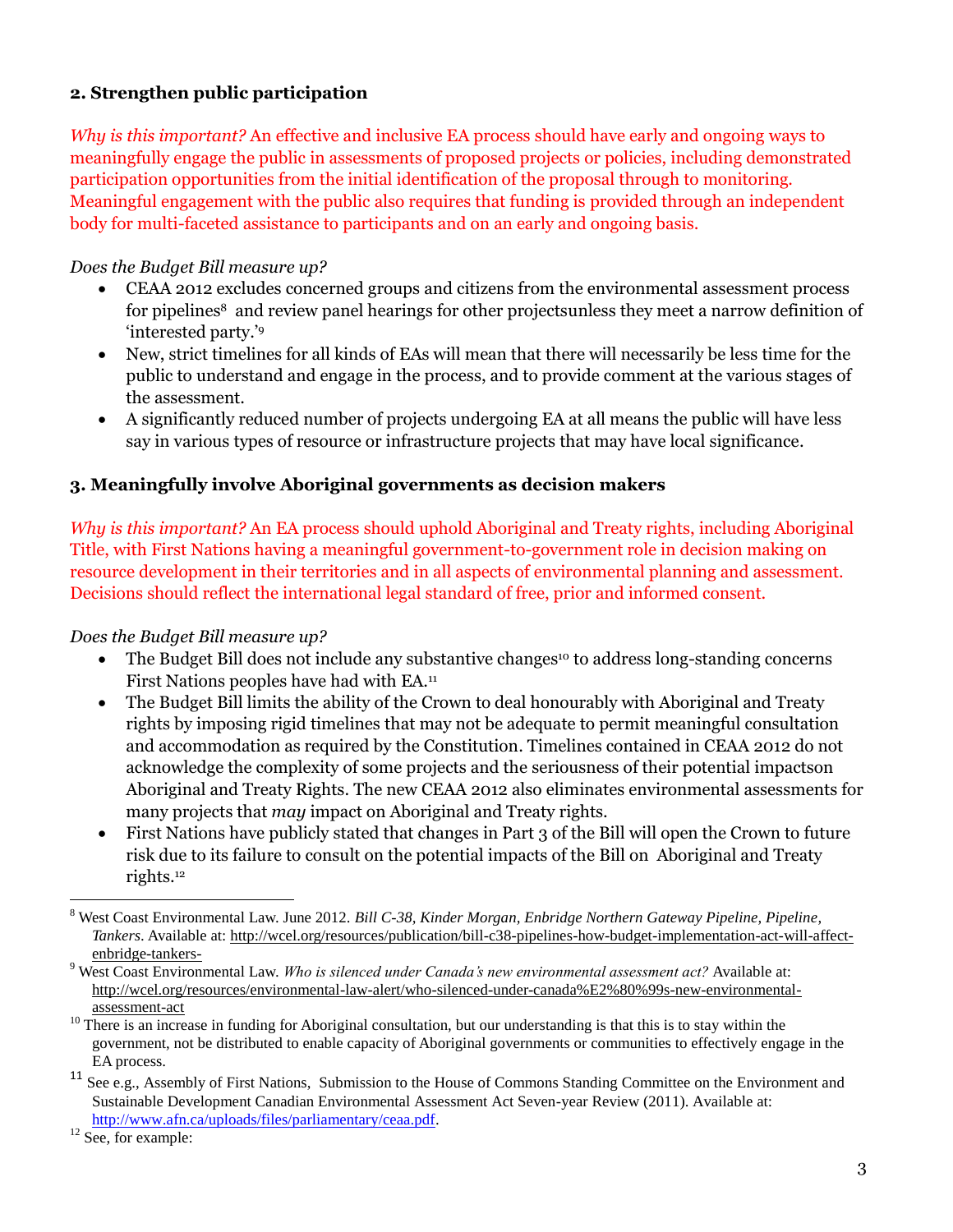## **4. Establish a legal framework for strategic environmental assessments to integrate sustainability considerations into government decisions and policies**

*Why is this important?* Strategic EA should systematically integrate environmental considerations into government planning and decision making processes relating to proposed policies, plans and programs and there should be public records to demonstrate how this integration has been carried out and implemented.

#### *Does the Budget Bill measure up?*

CEAA 2012 does not provide for strategic EA at all, either in a mandatory or optional manner.

## **5. Establish and implement a legal framework for regional environmental assessments (REAs) to enable a 'big picture' planning for truly responsible resource development**

*Why is this important?* REAs undertaken ahead of industrial development, or a major expansion of development, should be carried out to help define the terms and requirements of subsequent project assessments as well as providing baseline data and analysis for subsequent assessments.

## *Does the Budget Bill measure up?*

 CEAA 2012 provides the option for the Minister – by agreement with other jurisdictions such as a province – to have a committee undertake a regional study. This is only an option that the Minister has the sole discretion to exercise, there is no requirement that such a study be done and if it is done, there is no requirement for how, if at all, the findings are to be considered in subsequent decision making.

## **6. Require comprehensive, regional cumulative effects assessments in particular regions and across all resource sectors**

*Why is this important?* Managing for sustainability will require the creation and implementation of a mechanism for comprehensive, regional cumulative effects assessments that takes into account the cumulative effects of multiple forms of resource development on valued ecosystem components, and legally integrates outcomes from these assessments into decision making.

#### *Does the Budget Bill measure up?*

 $\overline{a}$ 

- CEAA 2012 continues to approach EA on a project-by-project basis and offers no improvements to the current inadequate federal approach to cumulative effects assessment, which has been widely criticized.<sup>13</sup>
- CEAA 2012 will eliminate the assessment of thousands of smaller projects, creating a real risk that cumulative effects of multiple projects in an area will not be addressed.

<sup>(1)</sup> Assembly of First Nations submission to the Finance Subcommittee studying Part 3 of Bill C-38. June 2012. Available at: <http://www.afn.ca/uploads/files/parliamentary/c-38.pdf>

<sup>(2)</sup> Open Letter: Union of BC Indian Chiefs' Opposition to Bill C-38. June 2012. Available at: [http://www.ubcic.bc.ca/News\\_Releases/UBCICNews06121201.html#axzz1yGmjYP9F](http://www.ubcic.bc.ca/News_Releases/UBCICNews06121201.html#axzz1yGmjYP9F)

<sup>&</sup>lt;sup>13</sup> See e.g., P. Duinker and L. Greig. 2006. "The impotence of cumulative effects assessment in Canada: Ailments and ideas for redeployment." *Environmental Management*, 37(2): 153-161.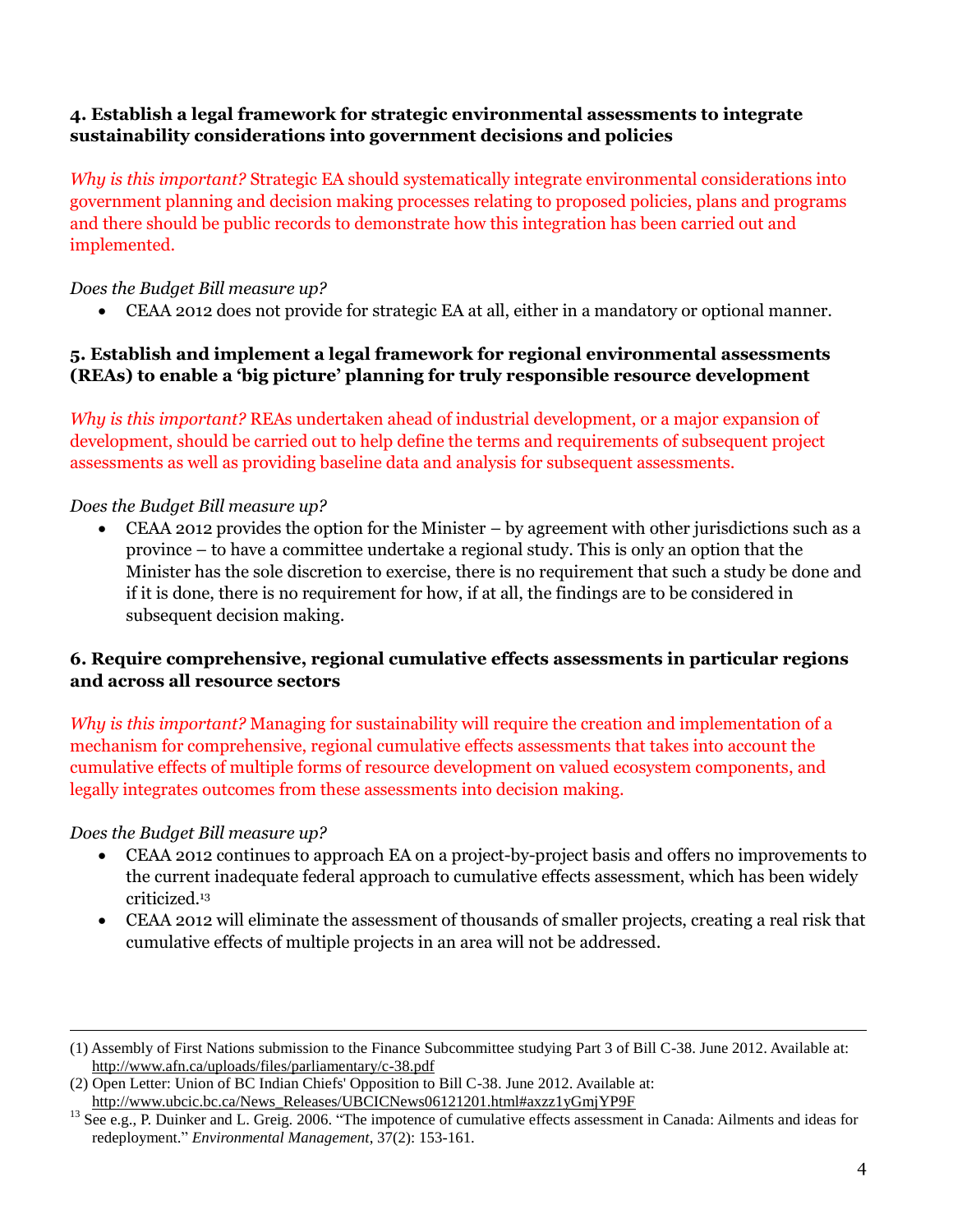## **7. Employ coordinated multijurisdictional assessment and avoid substitution to the provinces that creates regulatory inconsistency across the country**

*Why is this important?* Effective EA should require that all provinces and territories negotiate, in serious consultation with Aboriginal governments, and execute harmonization agreements with the federal government that: allow for predictable sharing of EA responsibilities; follow the highest standards and best practices; and allow for efficient administration of the process among all affected levels of government and departments.

## *Does the Budget Bill measure up?*

- CEAA 2012 provides for mandatory substitution of "appropriate" provincial processes for federal EAs at the request of a province, but does not, as of yet, ensure that there is any real national baseline standards.
- This will increase the potential for inconsistency between assessments conducted in different provinces, and introduces the very real risk that proposed projects may 'fall through the jurisdictional gaps' entirely. 14

# **8. Ensure transparency of process and decision making, and facilitate access to information**

*Why is this important?* For any EA process to be credible and transparent, all project information, including all studies and documents produced by the proponent, should be readily accessible online. The process by which decisions are made and the information that is taken into account should be transparent, open and accountable.<sup>15</sup>

# *Does the Budget Bill measure up?*

 $\overline{a}$ 

- CEAA 2012 carries over the current online registry, allowing reasonable access to the information that the government chooses to require of the proponent, although information will no longer be available for the many projects that will now avoid assessment altogether.
- The Bill has many provisions that give authority to the Minister or to Cabinet to make decisions about which projects are assessed, how they are assessed, and if particular criteria should be set on a project-by-project basis. This means that many decisions are politicized and can be made out of the public sphere by Cabinet and the Minister alone.

# **9. Make EA procedures more fair, predictable, and accessible**

*Why is this important?* Each type of EA should have predictable processes, actors, and procedures; but predictability of process must not be conflated with predictability of outcome. Even where simplified, each step in an EA should demonstrate how all information required to make the best decision, including

<sup>&</sup>lt;sup>14</sup> West Coast Environmental Law. June 2012. *Bill C-38 and Offloading Fisheries onto the Provinces*. Available at: <http://wcel.org/resources/publication/bill-c-38-and-offloading-fisheries-provinces>

<sup>&</sup>lt;sup>15</sup> In March 2011 the government of Canada joined the Open Government Partnership (OGP), which is an international effort to make governments more transparent, effective and accountable. Under the OGP the government of Canada has put forward an Action Plan, with commitments to achieve these goals, in three areas: open information, open data and open dialogue. Read more here:<http://www.opengovpartnership.org/countries/canada>

And see our submissions to the House of Commons Finance Subcommittee on how Part 3 of the Budget Bill does not align with these goals[: http://wcel.org/resources/publication/west-coast-submission-house-commons-finance-subcommittee-part-3](http://wcel.org/resources/publication/west-coast-submission-house-commons-finance-subcommittee-part-3-budget-bill-c-) [budget-bill-c-](http://wcel.org/resources/publication/west-coast-submission-house-commons-finance-subcommittee-part-3-budget-bill-c-)